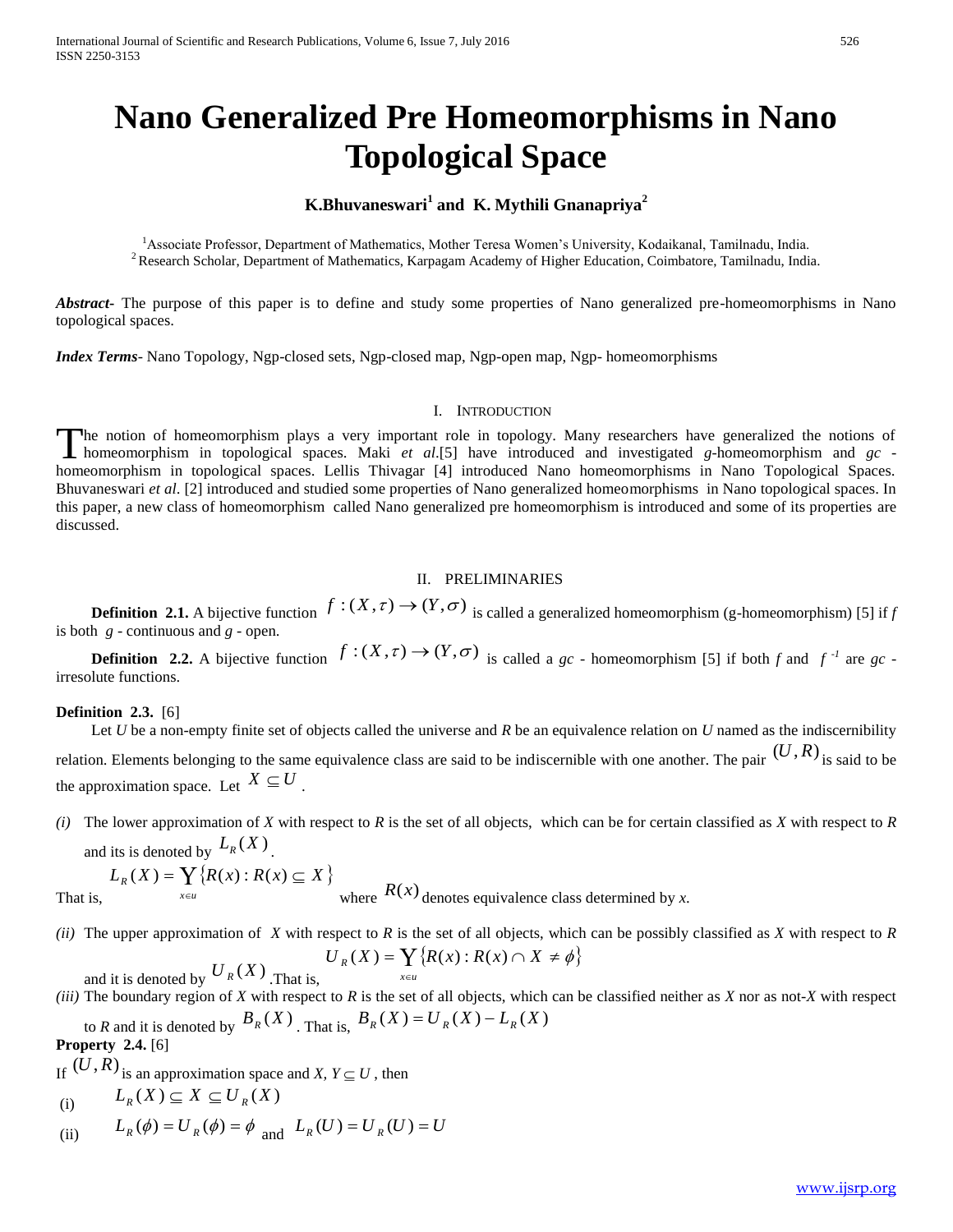- (iii)  $U_R(X \cup Y) = U_R(X) \cup U_R(Y)$
- $(iv)$  $U_p(X \cap Y) \subseteq U_p(X) \cap U_p(Y)$
- (v)  $L_p(X \cup Y) \supseteq L_p(X) \cup L_p(Y)$
- (vi)  $L_R(X \cap Y) = L_R(X) \cap L_R(Y)$

(vii) 
$$
L_R(X) \subseteq L_R(Y)
$$
 and  $U_R(X) \subseteq U_R(Y)$  whenever  $X \subseteq Y$ 

(viii) 
$$
U_R(X^C) = [L_R(X)]^C
$$
 and  $L_R(X^C) = [U_R(X)]^C$ 

$$
U_R U_R(X) = L_R U_R(X) = U_R(X)
$$

$$
L_R L_R(X) = U_R L_R(X) = L_R(X)
$$

 **Definition 2.5.** [3] Let *U* be the Universe, *R* be an equivalence relation on *U* and  $\mathcal{T}_R(X) = \{U, \phi, L_R(X), U_R(X), B_R(X)\}\$ where  $X \subseteq U$ . Then by property 2.4.,  $\mathcal{T}_R(X)$  satisfies the following axioms: (i) *U* and  $\phi \in \tau_R(X)$ .

(ii) The union of the elements of any sub – collection of  $\mathcal{T}_R(X)$  is in  $\mathcal{T}_R(X)$ 

(iii) The intersection of the elements of any finite sub – collection of  $\mathcal{T}_R(X)$  is in  $\mathcal{T}_R(X)$ .

That is,  $\mathcal{T}_R(X)$  is a topology on *U* called the Nano topology on *U* with respect to *X*. We call  $(U, \mathcal{T}_R(X))$  as the Nano topological space. The elements of  $\mathcal{T}_R(X)$  are called as Nano-open sets. The elements of the complement of  $\mathcal{T}_{R}(X)$  are called as Nano-closed sets.

**Definition 2.6.** [4] A map  $f:(U, \mathcal{T}_R(X)) \to (V, \mathcal{T}_{R'}(Y))$  is said to be Nano closed map (resp. Nano open map) if the image of every Nano closed set (resp. Nano open set) in  $(U, \mathcal{T}_R(X))$  is Nano closed (resp. Nano open) in  $(V, \mathcal{T}_{R'}(Y))$ 

**Definition 2.7.** [4] A function  $f:(U, \mathcal{T}_R(X)) \to (V, \mathcal{T}_{R'}(Y))$  is said to be Nano homeomorphism if ,  $f$  is 1-1 and onto,  $f$ is Nano continuous and  $f$  is Nano open.

**Definition** 2.8. [2] A bijection  $f:(U, \mathcal{T}_R(X)) \to (V, \mathcal{T}_{R'}(Y))$  is called Nano generalized homeomorphism (shortly, Nghomeomorphism) if  $f$  is both Ng-continuous and Ng-open.

## III. PROPERTIES OF NANO GENERALIZED PRE HOMEOMORPHISM IN NANO TOPOLOGICAL SPACE

**Definition** 3.1. A map  $f:(U, \mathcal{T}_R(X)) \to (V, \mathcal{T}_{R'}(Y))$  is said to be Nano generalized pre-closed map (shortly- Ngp-closed map) if the image of every Nano closed set in  $(U, \mathcal{T}_R(X))$  is Ngp-closed in  $(V, \mathcal{T}_{R'}(Y))$ .

**Definition** 3.2. A map  $f:(U, \tau_R(X)) \to (V, \tau_{R'}(Y))$  is said to be Ngp<sup>\*</sup>-closed map if the image  $f(A)$  is Ngp-closed in  $(V, \mathcal{T}_{R'}(Y))$  for every Ngp-closed set *A* in  $(U, \mathcal{T}_{R}(X))$ .

**Definition 3.3.** A bijection  $f:(U, \mathcal{T}_R(X)) \to (V, \mathcal{T}_{R'}(Y))$  is called Nano generalized pre homeomorphism (shortly, Ngphomeomorphism) if  $f$  is both Ngp-continuous and Ngp-open.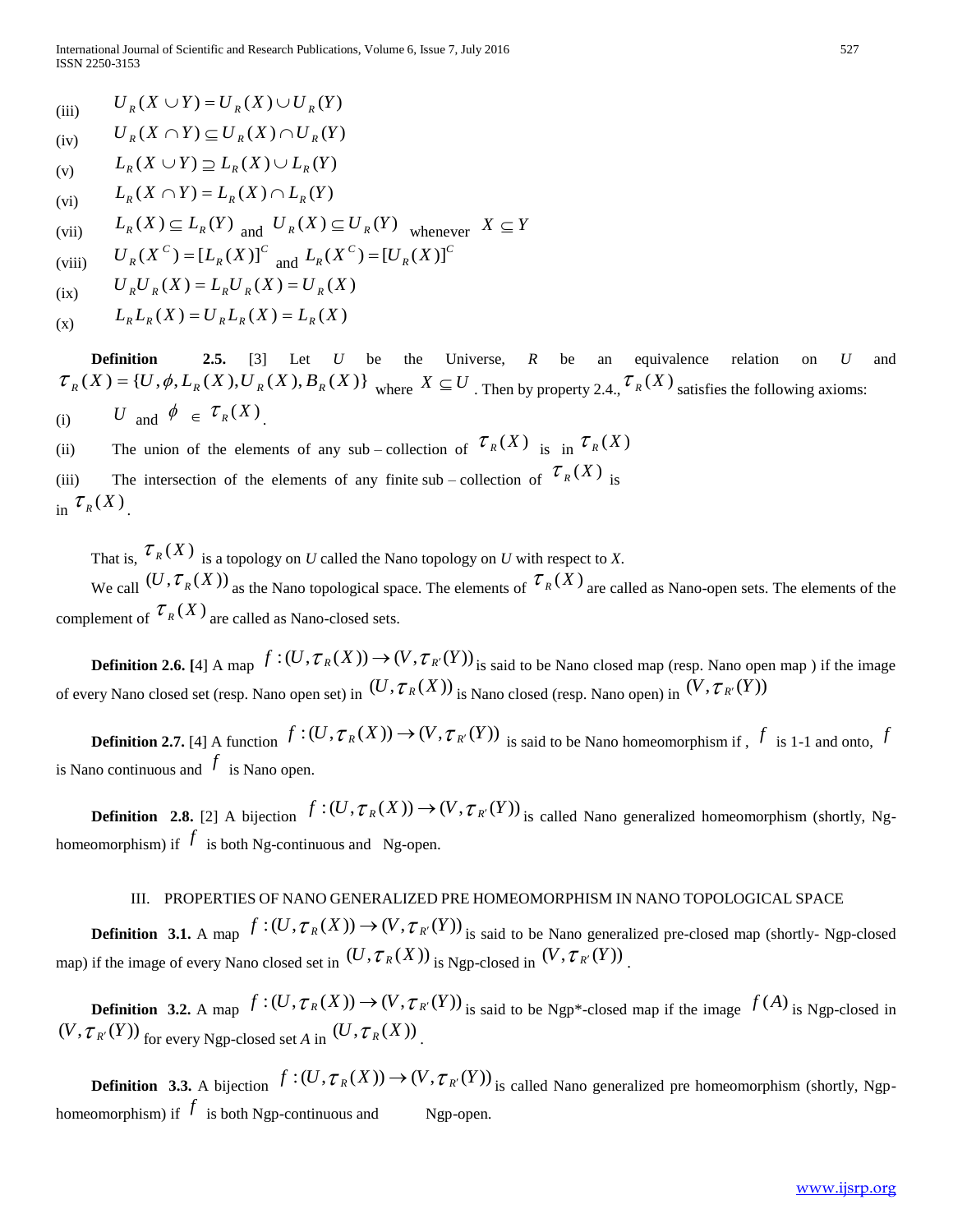**Example 3.4.** Let  $U = \{a, b, c, d\}$  with  $U/R = \{\{a\}, \{c\}, \{b, d\}\}$  and  $X = \{a, b\}$ . Then  $\mathcal{T}_R(X) = \{\Phi, \{a\}, \{a, b, d\}, \{b, d\}, \{c, d\}\}$ *U* }.Then  $\mathcal{T}_{R'}(Y) = \{ \Phi, \{a, b, d\}, \{a, b\}, \{d\}, V \}$  with  $V/R'' = \{ \{d\}, \{c\}, \{a, b\} \}$  and  $Y = \{a, d\}.$  Define  $f:(U,\tau_{R}(X))\to(V,\tau_{R}(Y))$  as  $f(a)=b$ ,  $f(b)=a$ ,  $f(c)=c$ ,  $f(d)=d$ . Then f is bijective, Ngp-continuous and Ngp-open. Therefore  $f$  is an Ngp-homeomorphism.

**Theorem 3.5.** Let  $f:(U, \mathcal{T}_R(X)) \to (V, \mathcal{T}_{R'}(Y))$  be a one to one onto mapping. Then  $f$  is an Ngp-homeomorphism if and only if  $f$  is Ngp-closed and Ngp-continuous.

**Proof** . Let  $f$  be an Ngp-homeomorphism. Then  $f$  is Ngp-continuous. Let  $B$  be an arbitrary Nano closed set in  $(U, \mathcal{T}_R(X))$ . Then B is Ngp-closed set in  $(U, \mathcal{T}_R(X))$ . Then  $U - B$  is Ngp-open. Since  $f$  is Ngp-open,  $f(U - B)$  is Ngpopen in  $(V, \tau_{R'}(Y))$ . That is  $V - f(B)$  is Ngp-open in  $(V, \tau_{R'}(Y))$ . Therefore  $f(B)$  is Ngp-closed in  $(V, \tau_{R'}(Y))$ . Thus the image of every Nano closed set in  $(U, \mathcal{T}_R(X))$  is Ngp-closed in  $(V, \mathcal{T}_{R'}(Y))$ 

Conversely, let  $f$  be Ngp-closed and Ngp-continuous. Let  $B$  be a Nano open set in  $(U, \mathcal{T}_R(X))$ . Then  $U - B$  is Nano closed in  $(U, \mathcal{T}_R(X))$ . Since f is Ngp-closed,  $f(U-B) = V - f(B)$  is Ngp-closed in *V*. Therefore  $f(B)$  is Ngp-open in  $(V, \mathcal{T}_{R'}(Y))$ . Thus  $f$  is Ngp-open and hence  $f$  is an Ngp-homeomorphism.

**Theorem 3.6.** Let  $f: (U, \mathcal{T}_R(X)) \to (V, \mathcal{T}_{R'}(Y))$  be a bijective Ngp-continuous map. Then the following are equivalent.  $(i)$  *f* is an Ngp-open map,

- 
- *(ii)*  $f$  is an Ngp-homeomorphism,
- *(iii)*  $f$  is an Ngp-closed map.

**Proof.** (i)  $\Rightarrow$  (ii) By the given hypothesis, the map  $f:(U, \mathcal{T}_R(X)) \to (V, \mathcal{T}_{R'}(Y))$  is bijective, Ngp-continuous and Ngp-open. Hence  $f:(U, \mathcal{T}_R(X)) \to (V, \mathcal{T}_{R'}(Y))$  is Ngp-homeomorphism.

(ii)  $\Rightarrow$  (iii) Let A be the Nano closed set in  $(U, \mathcal{T}_R(X))$ . Then  $A^C$  is Nano open in  $(U, \mathcal{T}_R(X))$ . By assumption,  $f(A^C)$  is Ngp-open in  $(V, \mathcal{T}_{R'}(Y))$  i.e.,  $f(A^C) = (f(A))^C$  is Ngp-open in  $(V, \mathcal{T}_{R'}(Y))$  and hence  $f(A)$  is Ngp-closed in  $(V, \mathcal{T}_{R'}(Y))$  for every Nano closed set A in  $(U, \mathcal{T}_{R}(X))$  . Hence the function  $f:(U, \mathcal{T}_R(X)) \to (V, \mathcal{T}_{R'}(Y))$  is Ngp-closed map.

 $(iii) \Rightarrow (i)$  Let F be a Nano open set in  $(U, \mathcal{T}_R(X))$ . Then  $F^c$  is Nano closed set in  $(U, \mathcal{T}_R(X))$ . By the given hypothesis,  $f(F^C)$  is Ngp-closed in  $(V, \mathcal{T}_{R'}(Y))$  But,  $f(F^C) = (f(F))^C$  is Ngp-closed, i.e.,  $f(F)$  is Ngp-open in  $(V, \mathcal{T}_{R}(Y))$  for every Nano open set F in  $(U, \mathcal{T}_{R}(X))$ . Hence  $f : (U, \mathcal{T}_{R}(X)) \to (V, \mathcal{T}_{R'}(Y))$  is Ngp-open map.

 **Theorem 3.7.** Every Nano homeomorphism is Ngp-homeomorphism but not conversely.

**Proof:** If  $f: (U, \tau_R(X)) \to (V, \tau_{R'}(Y))$  is Nano homeomorphism, by definition, f is bijective, Nano continuous and Nano open. Then  $f:(U, \mathcal{T}_R(X)) \to (V, \mathcal{T}_{R'}(Y))$  is Ngp-continuous and Ngp-open respectively. Hence the function  $f:(U, \mathcal{T}_{R}(X)) \to (V, \mathcal{T}_{R'}(Y))$  is an Ngp-homeomorphism. Therefore, every Nano homeomorphism is Ngp-homeomorphism.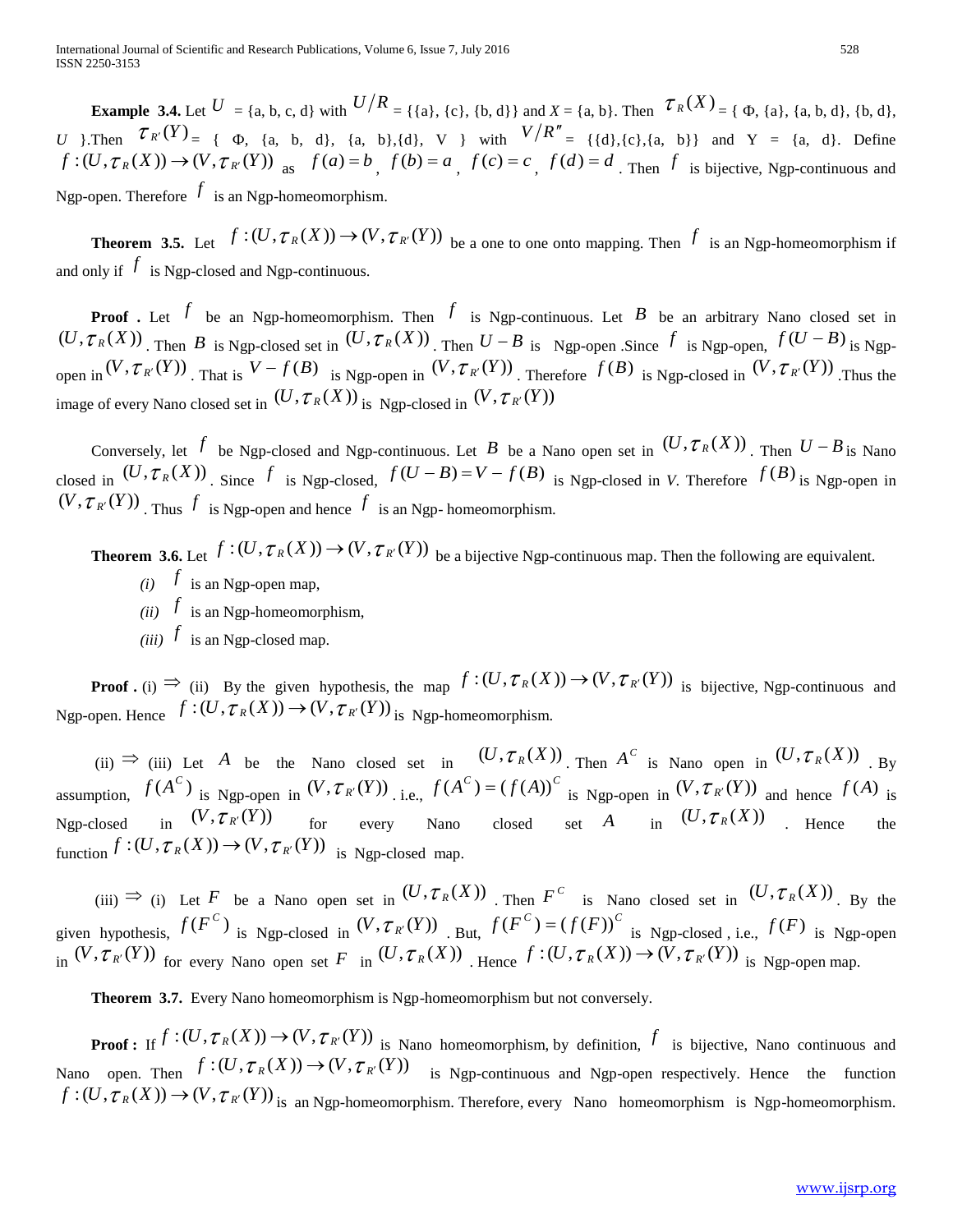The map  $f$  in Example 3.4 is an Ngp-homeomorphism but not a Nano homeomorphism because it is not Nano continuous and Nano open map.

 **Theorem 3.8.** Every Ng- homeomorphism is Ngp-homeomorphism but not conversely.

**Proof :** Since every Ng-continuous map is Ngp-continuous and every Ng-open map is Ngp-open, the theorem follows.

**Example 3.9.** Let  $\mathcal{T}_R(X) = \{ \Phi, \{a\}, \{b, c\}, U \}$  with  $U/R = \{ \{a\}, \{b, c\} \}$  and  $X = \{a, c\}$   $\mathcal{T}_{R'}(Y) = \{ \Phi, \{a, c\}, V \}$  with  $V/R' = \{\{a, c\}, \{b\}\}\$ and  $Y = \{a, c\}$ . Define  $f: (U, \mathcal{T}_R(X)) \to (V, \mathcal{T}_{R'}(Y))$  as  $f(a) = c \int f(b) = a$  and  $f(c) = b$  which is an Ngp-homeomorphism. But this is not Ng-homeomorphism because for the Nano open set  $\{b, c\}$  in  $(U, \mathcal{T}_R(X))$ ,  $f(b, c) = \{a, b\}$  is not Ng-open in  $(V, \tau_{R'}(Y))$ .

 **Remark 3.10.** The composition of two Ngp-homeomorphisms need not be an Ngp-homeomorphism as seen from the following example.

**Example 3.11.** Let  $U = \{a, b, c\} = V = W$ . Then  $\mathcal{T}_R(X) = \{\Phi, \{\mathbf{b}\}, \{\mathbf{a}, \mathbf{c}\}, U\}$  with  $U/R = \{\{\mathbf{b}\}, \{\mathbf{a}, \mathbf{c}\}\}\$  and  $X = \{\mathbf{b}, \mathbf{c}\}\$ . Let  $\mathcal{T}_{R'}(Y) = \{\Phi, \{a\}, \{b, c\}, V\}$  with  $V/R' = \{\{a\}, \{b, c\}\}\$  and  $Y = \{a, c\}$ . Let  $\mathcal{T}_{R'}(z) = \{\Phi, \{a, c\}, W\}$  with  $W/R'' = \{\{a\}, \{b, c\}\}\$ and  $Z = \{a\}$  Define  $f: (U, \mathcal{T}_R(X)) \to (V, \mathcal{T}_{R'}(Y))$  as  $f(a) = a \cdot f(b) = c$  and  $f(c) = b \cdot f(c) = b \cdot f(V, \mathcal{T}_{R'}(Y)) \to (V, \mathcal{T}_{R'}(Y))$  $(W, \tau_{R''}(Z))$  as  $g(a) = c$ ,  $g(b) = a$  and  $g(c) = b$ . Then f and g are Ngp-homeomorphisms, but their composition  $(g \circ f) : (U, \mathcal{T}_R(X)) \to (V, \mathcal{T}_{R'}(Y))$  is not an Ngp- homeomorphisms because for the Nano open set {b} in  $(U, \mathcal{T}_R(X))$ ,  $(g \circ f)$  ({b}) = {b} which is not Ngp-open set in  $(W, \tau_{R^r}(Z))$ . Therefore  $(g \circ f)$  is not an Ngp-open map and  $(g \circ f)$  is not an Ngp-homeomorphism.

We next introduce a new class of maps called Ngp\*-homeomorphisms which forms a subclass of Ngp-homeomorphisms. This class of maps is closed under composition of maps.

**Definition 3.12.** A bijection  $f:(U, \mathcal{T}_R(X)) \to (V, \mathcal{T}_{R'}(Y))$  is said to be Ngp<sup>\*</sup>-homeomorphism if both  $f$  and  $f^{-1}$ are Ngp-irresolute.

We denote the family of all Ngp-homeomorphism (resp. Ngp<sup>\*</sup>-homeomorphism) of a Nano topological space  $(U, \mathcal{T}_R(X))$  onto itself by  $Ngp - h(U, \tau_R(X))$  (resp.  $Ngp * -h(U, \tau_R(X))$ )

 **Theorem 3.13.** Every Ngp\*-homeomorphism is Ngp-homeomorphism. i.e., For any space  $(U, \tau_R(X))$ ,  $Ngp^* - h(U, \tau_R(X)) \subseteq Ngp - h(U, \tau_R(X))$ .

**Proof.** Since every Ngp-irresolute function is Ngp-continuous and every Ngp<sup>\*</sup>-open map is Ngp-open, the theorem follows.  **Remark 3.14.** The converse of the above theorem is not true as shown from the following example.

**Example 3.15.** Let  $U = \{a, b, c\} = V = W$ . Then  $\mathcal{T}_R(X) = \{\Phi, \{\mathbf{b}\}, \{\mathbf{a}, \mathbf{c}\}, U\}$  with  $U/R = \{\{\mathbf{b}\}, \{\mathbf{a}, \mathbf{c}\}\}\$  and  $X = \{\mathbf{b}, \mathbf{c}\}\$ . Let  $\mathcal{T}_{R'}(Y) = \{\Phi, \{a\}, \{b, c\}, V\}$  with  $V/R' = \{\{a\}, \{b, c\}\}\$  and  $Y = \{a, c\}$ . Let  $\mathcal{T}_{R'}(z) = \{\Phi, \{a, c\}, W\}$  with  $W/R'' = \{\{a\}, \{b, c\}\}\$ and  $Z = \{a\}$  Define  $g:(V, \mathcal{T}_{R}(Y)) \to (W, \mathcal{T}_{R''}(Z))$  as  $g(a) = c$ ,  $g(b) = a$  and  $g(c) = b$ . Then g is an Ngphomeomorphism but not Ngp\*-homeomorphism since for the Ngp-closed set {a, b} in  $(V, \mathcal{T}_{R'}(Y))$ ,  $(g^{-1})^{-1}(\lbrace a,b \rbrace)$ =

 $g(a,b) = \{a,c\}$  is not Ngp-closed in  $(W, \mathcal{T}_{R'}(Z))$  Therefore  $g^{-1}$ is not Ngp-irresolute and therefore  $g$  is not Ngp<sup>\*</sup>homeomorphism.